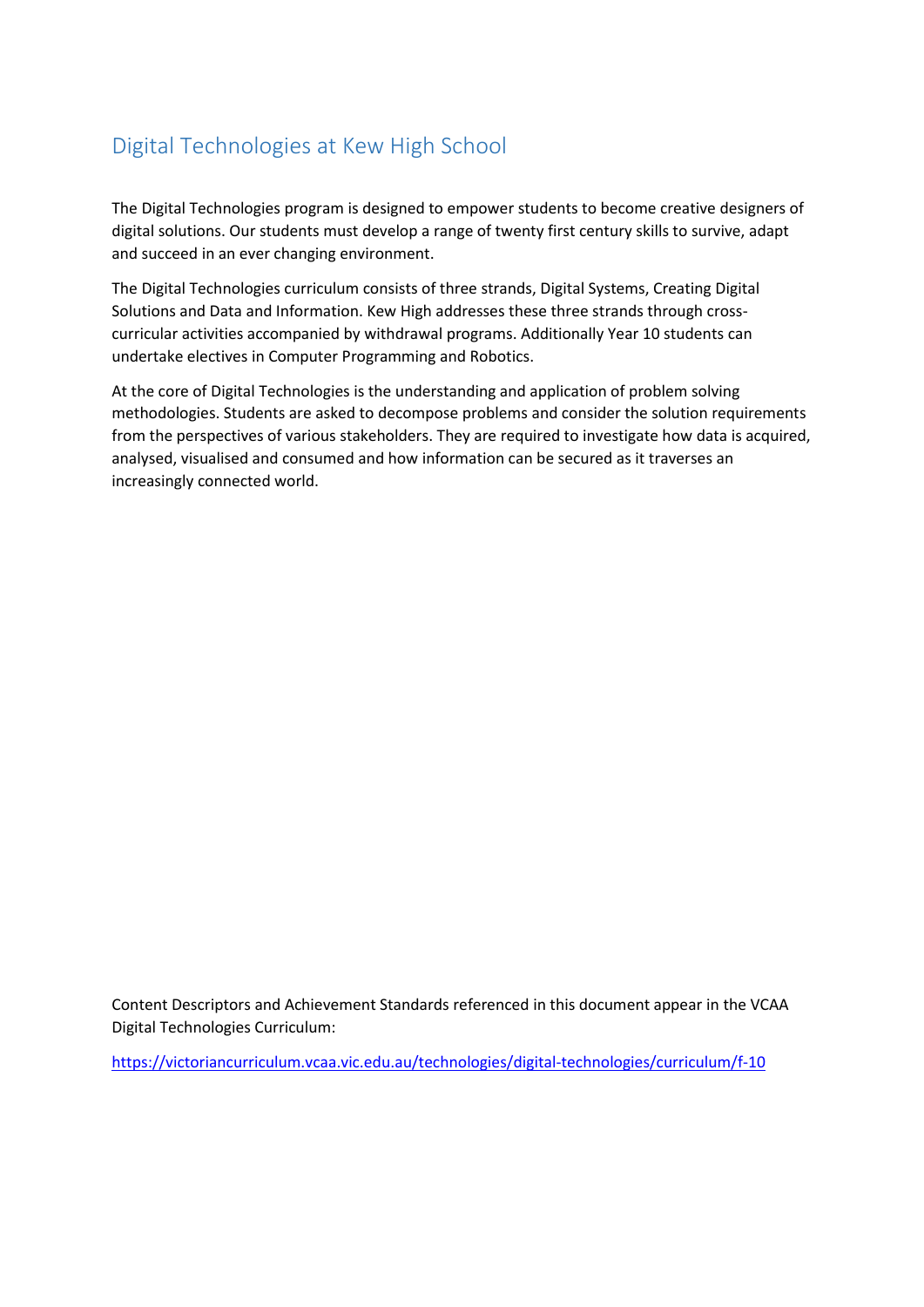### Year 7

| <b>Activity</b>                                                                                                                                                                                                                            | <b>Subject and Timing</b> | <b>Content Descriptor(s)</b>                                                                                                                                                      |
|--------------------------------------------------------------------------------------------------------------------------------------------------------------------------------------------------------------------------------------------|---------------------------|-----------------------------------------------------------------------------------------------------------------------------------------------------------------------------------|
| M&Ms Project - Students learn to<br>interpret data, create frequency tables<br>and a variety of data displays, as well<br>as the calculation and interpretation of<br>key statistics.                                                      | Maths, Term 3             | Analyse and visualise data<br>using a range of software<br>to create information, and<br>use structured data to<br>model objects or events.                                       |
| Smart City Project - The Smart City<br>project involves the collection and<br>analysis of data collected from a model<br>progressive city.                                                                                                 | Maths, Term 3 - proposed  | Acquire data from a range<br>of sources and evaluate<br>their authenticity, accuracy<br>and timeliness.                                                                           |
| The city will initially collect data about<br>energy usage in each house. Students<br>will analyse the data use and trends.<br>They will be asked to suggest<br>improvements to the design of the city<br>to improve energy efficiency and |                           | Analyse and visualise data<br>using a range of software<br>to create information, and<br>use structured data to<br>model objects or events.                                       |
| automation.                                                                                                                                                                                                                                |                           | Manage, create and<br>communicate interactive<br>ideas, information and<br>projects collaboratively<br>online, taking safety and<br>social contexts into<br>account.              |
|                                                                                                                                                                                                                                            |                           | Evaluate how well student-<br>developed solutions and<br>existing information<br>systems meet needs, are<br>innovative and take<br>account of future risks and<br>sustainability. |
| Muse Data Analysis - Students analyse<br>results of EEG mediation sessions of<br>their classmates. They may consider<br>the types of data collected and<br>potential privacy issues in handling of<br>health data.                         | Maths, Term 3             | Analyse and visualise data<br>using a range of software<br>to create information, and<br>use structured data to<br>model objects or events.                                       |
|                                                                                                                                                                                                                                            |                           | Design the user experience<br>of a digital system,<br>generating, evaluating and<br>communicating alternative<br>designs. (Extension only).                                       |
| Ecology Investigation - Students<br>analyse a nature reserve adjacent the                                                                                                                                                                  | Science, Term 4           | Acquire data from a range<br>of sources and evaluate                                                                                                                              |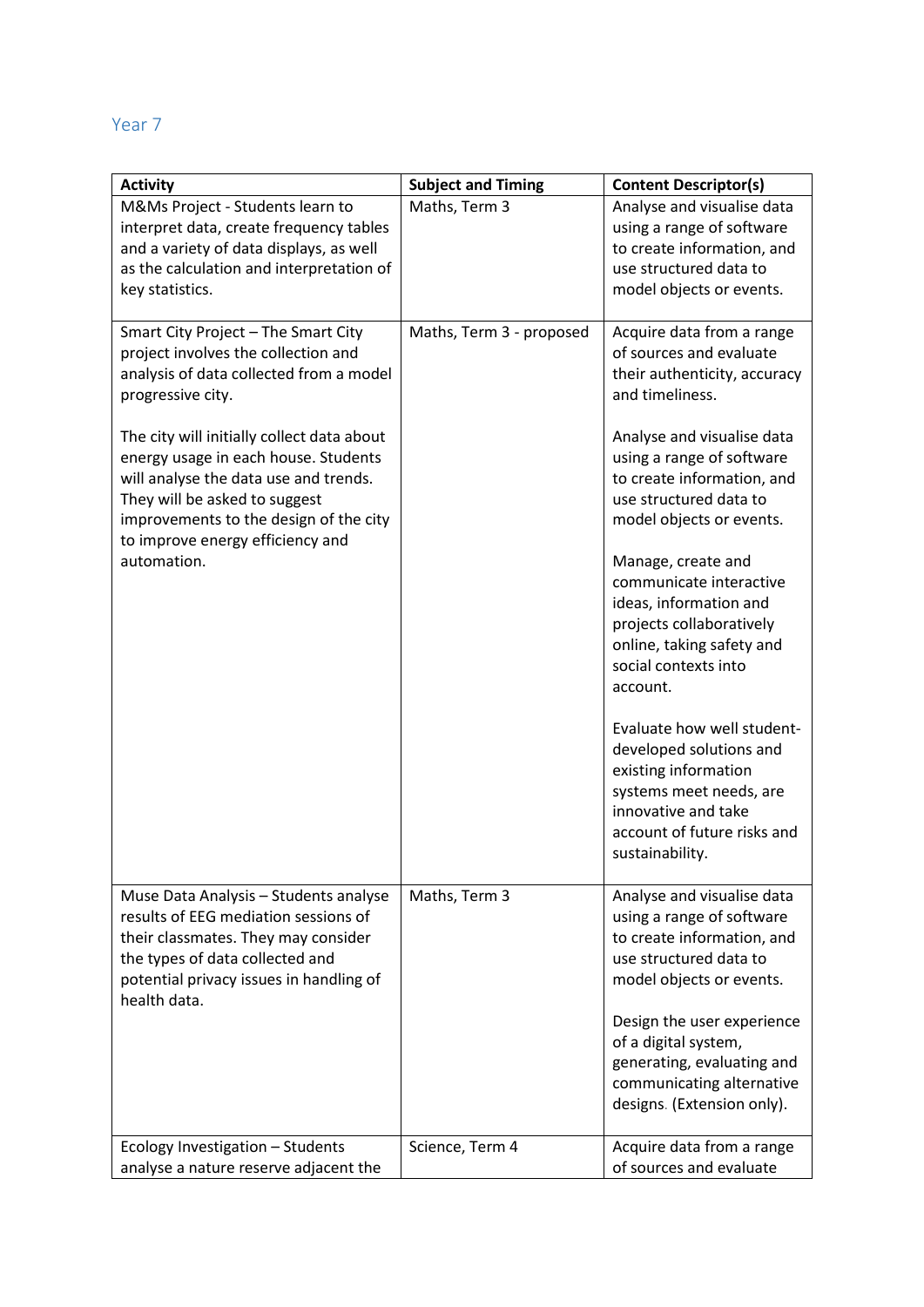| school. They consider the implications<br>of primary and secondary data<br>collection. They classify and visualise<br>the data collected.                                                                                  |                                          | their authenticity, accuracy<br>and timeliness.<br>Analyse and visualise data<br>using a range of software<br>to create information, and<br>use structured data to<br>model objects or events.                                                                                                                                                                                                                                          |
|----------------------------------------------------------------------------------------------------------------------------------------------------------------------------------------------------------------------------|------------------------------------------|-----------------------------------------------------------------------------------------------------------------------------------------------------------------------------------------------------------------------------------------------------------------------------------------------------------------------------------------------------------------------------------------------------------------------------------------|
| Computer Science Unit - Students<br>complete a range of programming<br>tasks on Raspbery Pis configured as<br>hotspots. They build weather stations<br>using sensors and develop the support<br>coding in Python and HTML. | Science, Term 4<br>(no longer run)       | Design algorithms<br>represented<br>diagrammatically and in<br>English, and trace<br>algorithms to predict<br>output for a given input<br>and to identify errors.<br>Develop and modify<br>programs with user<br>interfaces involving<br>branching, iteration and<br>functions using a general-<br>purpose programming<br>language.<br>Investigate how data is<br>transmitted and secured in<br>wired, wireless and mobile<br>networks. |
| Number Sense unit includes an<br>overview of binary.<br>https://classic.csunplugged.org/binary-<br>numbers/                                                                                                                | Maths, Term 3                            | Investigate how digital<br>systems represent text,<br>image and sound data in<br>binary                                                                                                                                                                                                                                                                                                                                                 |
| Social Engineering Incursion<br>Laser Cut Collage - Students develop<br>patterns programmatically and then<br>laser cut a class wide collage.<br>https://repl.it/@nettybm/LaserStarter                                     | Forms separated across<br>Terms 2 and 3. | Design algorithms<br>represented<br>diagrammatically and in<br>English, and trace<br>algorithms to predict<br>output for a given input<br>and to identify errors.<br>Develop and modify<br>programs with user<br>interfaces involving<br>branching, iteration and<br>functions using a general-<br>purpose programming<br>language.                                                                                                     |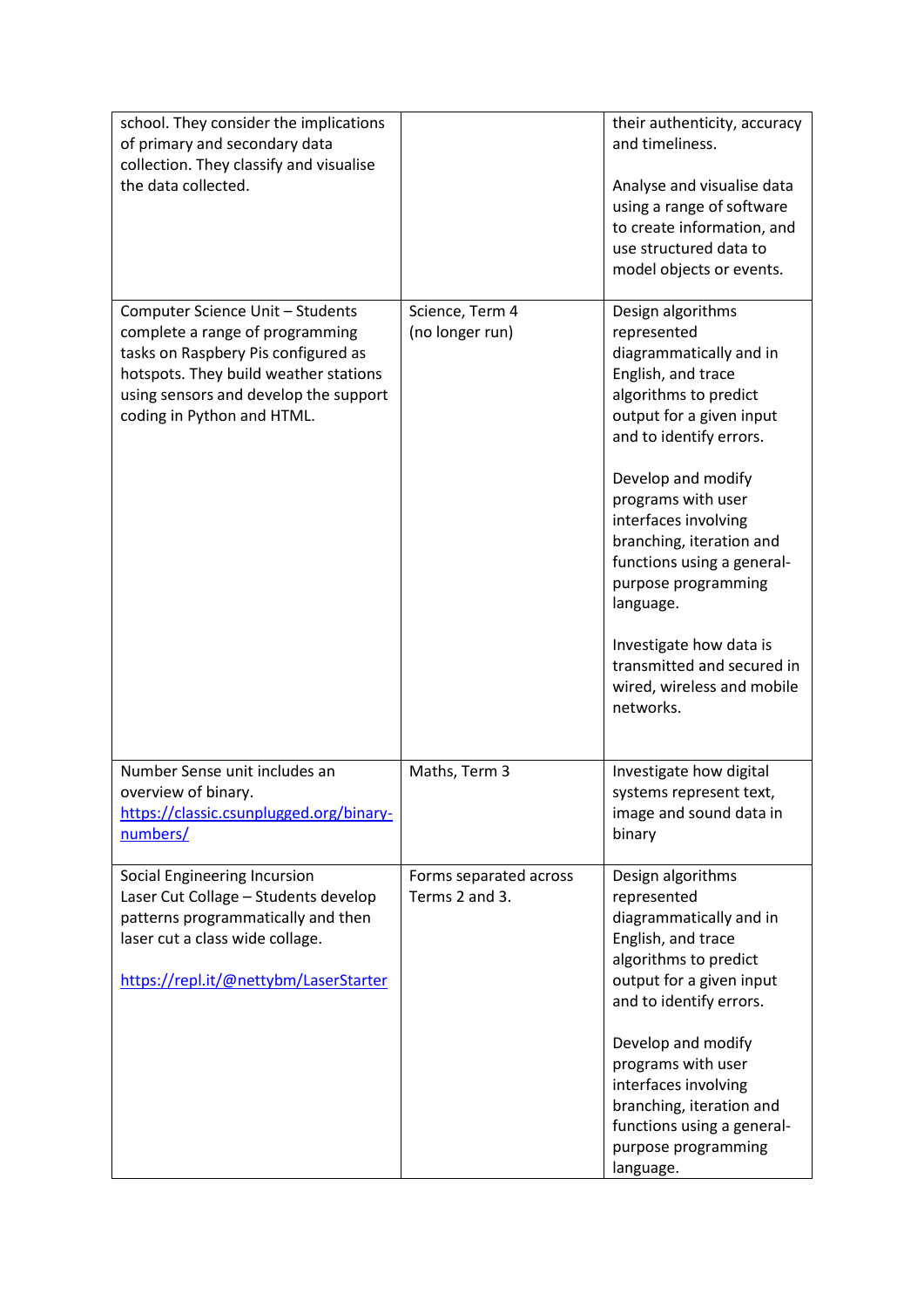| Social Engineering Incursion<br>Design a Lure - Students research<br>common scams identified by<br>ScamWatch and choose a scam that<br>they feel may be successful in<br>compromising the identity of a<br>teenage student. | Forms separated across<br>Terms 2 and 3. | Develop and modify<br>programs with user<br>interfaces involving<br>branching, iteration and<br>functions using a general-<br>purpose programming<br>language.                                                                                                                                                                                                                            |
|-----------------------------------------------------------------------------------------------------------------------------------------------------------------------------------------------------------------------------|------------------------------------------|-------------------------------------------------------------------------------------------------------------------------------------------------------------------------------------------------------------------------------------------------------------------------------------------------------------------------------------------------------------------------------------------|
| They develop a website mock-up to<br>illustrate how the scam may be<br>enacted.                                                                                                                                             |                                          | Define and decompose<br>real-world problems taking<br>into account functional<br>requirements and<br>sustainability (economic,<br>environmental, social),<br>technical and usability<br>constraints.<br>Evaluate how well student-<br>developed solutions and<br>existing information<br>systems meet needs, are<br>innovative and take<br>account of future risks and<br>sustainability. |
| Social Engineering Incursion Improving<br>the Design - Students consider how to<br>describe and improve common daily<br>tasks.                                                                                              | Forms separated across<br>Terms 2 and 3. | Design algorithms<br>represented<br>diagrammatically and in<br>English, and trace<br>algorithms to predict<br>output for a given input<br>and to identify errors.                                                                                                                                                                                                                         |
| Social Engineering Incursion USB dead<br>drop - Students analyse how a USB<br>dead drop is executed, how data is<br>exfiltrated and how to protect against<br>such risks.                                                   | Forms separated across<br>Terms 2 and 3. | Investigate how data is<br>transmitted and secured in<br>wired, wireless and mobile<br>networks.                                                                                                                                                                                                                                                                                          |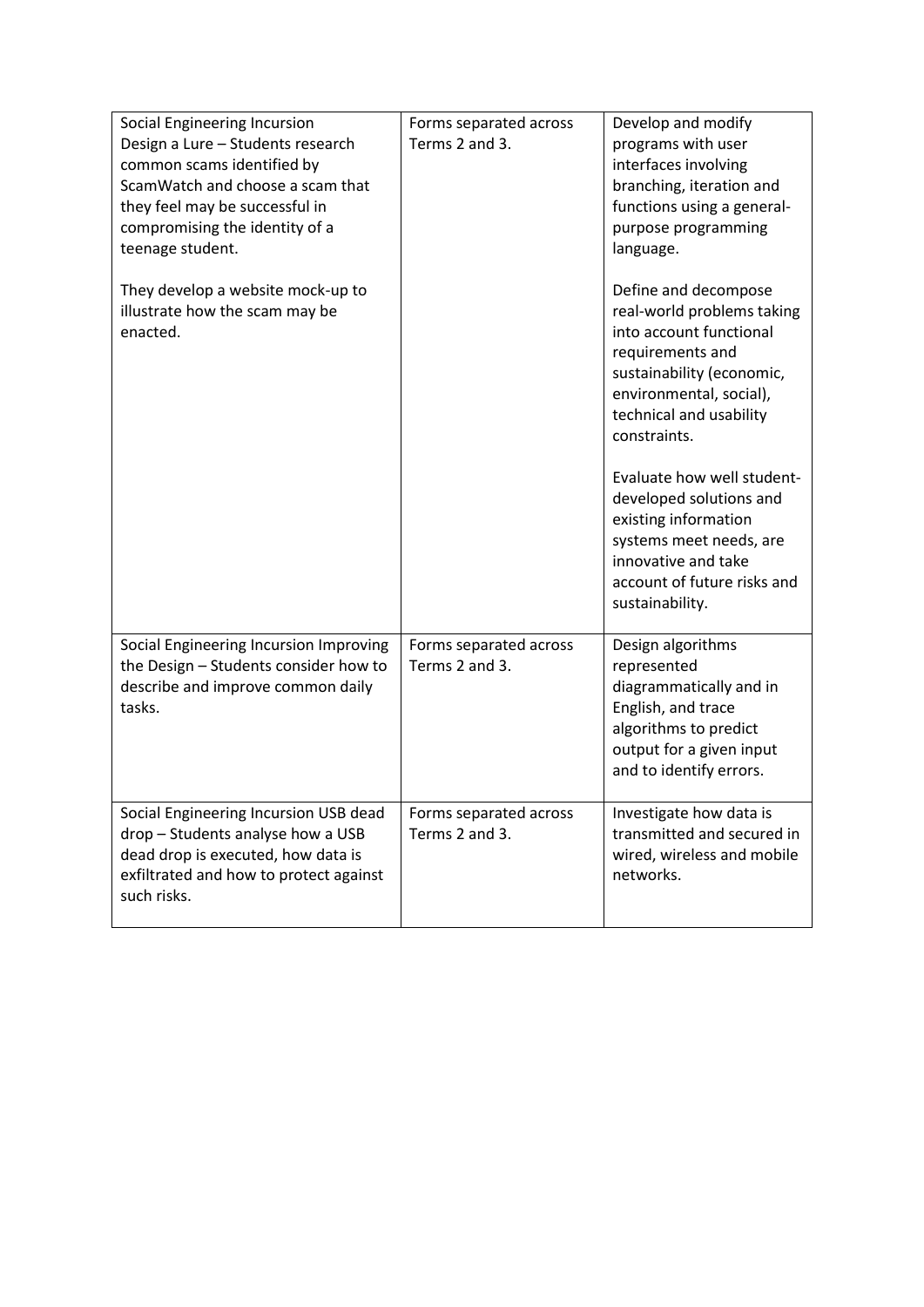### **Achievement Standard**

By the end of Level 8, students distinguish between different types of networks and their suitability in meeting defined purposes.

Students explain how text, image and sound data can be represented and secured in digital systems and presented using digital systems. They analyse and evaluate data from a range of sources to model solutions and create information. They manage the collaborative creation of interactive ideas, information and projects and use appropriate codes of conduct when communicating online.

Students define and decompose problems in terms of functional requirements and constraints. They design user experiences and algorithms incorporating branching and iterations, and develop, test, and modify digital solutions. Students evaluate information systems and their solutions in terms of meeting needs, innovation and sustainability.

#### **Formal Assessment**

Mathematics CAT – M&Ms Data Project - Students complete a project assessing their skills and knowledge of the work related to Data. Students learn to interpret data, create frequency tables and a variety of data displays, as well as the calculation and interpretation of key statistics. The project requires the students to carry out some research and then make a presentation to the manager of a confectionary company.

Social Engineering Incursion CAT – Students research scams that may be successful in compromising the identity of a teenage student. They consider the impact, cost to the economy, prevention and weaponisation of such as scam. Students create a mock-up website using JavaScript to entice targets to reveal personal information.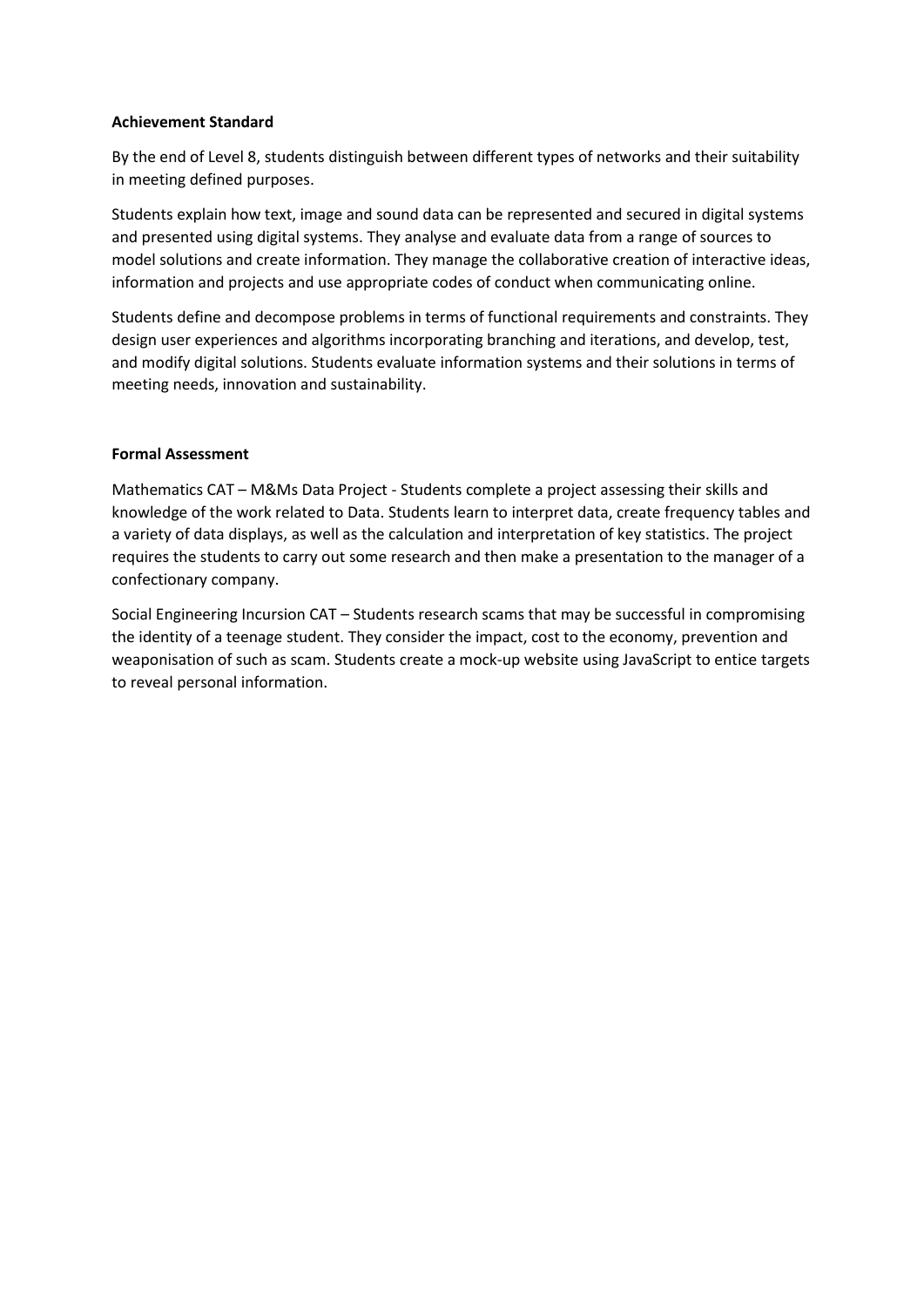### Year 10

## Computer Programming

| Unit                                                       | Length  | <b>Content Descriptor(s)</b>                                                                                                                                                                                                     |
|------------------------------------------------------------|---------|----------------------------------------------------------------------------------------------------------------------------------------------------------------------------------------------------------------------------------|
| Introduction to Algorithms, Design and<br>Pseudocode       | 4 Weeks | Design algorithms<br>represented<br>diagrammatically and in<br>structured English and<br>validate algorithms and<br>programs through tracing<br>and test cases.                                                                  |
| Python or C# and GUI Development                           | 4 Weeks | Design algorithms<br>represented<br>diagrammatically and in<br>structured English and<br>validate algorithms and<br>programs through tracing<br>and test cases.                                                                  |
|                                                            |         | Develop modular<br>programs, applying<br>selected algorithms and<br>data structures including<br>using an object-oriented<br>programming language.                                                                               |
| Data and Programming for<br><b>Mathematics and Science</b> | 2 Weeks | Analyse and visualise data<br>to create information and<br>address complex problems,<br>and model processes,<br>entities and their<br>relationships using<br>structured data.                                                    |
|                                                            |         | Analyse simple<br>compression of data and<br>how content data are<br>separated from<br>presentation.                                                                                                                             |
| Project and Problem Solving                                | 5 Weeks | Define and decompose<br>real-world problems<br>precisely, taking into<br>account functional and<br>non-functional<br>requirements and including<br>interviewing stakeholders<br>to identify needs.<br>Design the user experience |
|                                                            |         | of a digital system,                                                                                                                                                                                                             |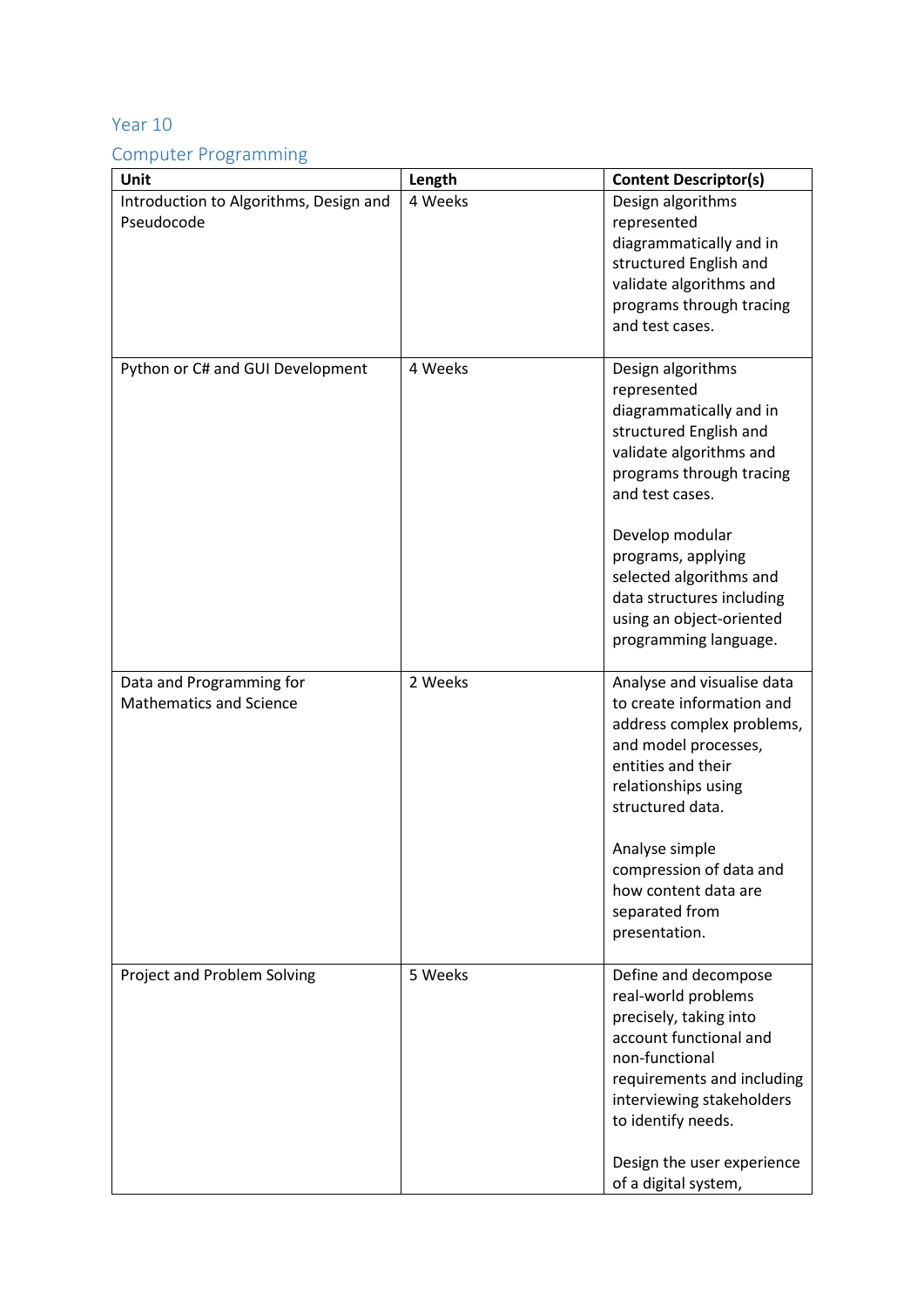|  | evaluating alternative<br>designs against criteria<br>including functionality,<br>accessibility, usability and<br>aesthetics                                                           |
|--|----------------------------------------------------------------------------------------------------------------------------------------------------------------------------------------|
|  | Manage and<br>collaboratively create<br>interactive solutions for<br>sharing ideas and<br>information online, taking<br>into account social<br>contexts and legal<br>responsibilities. |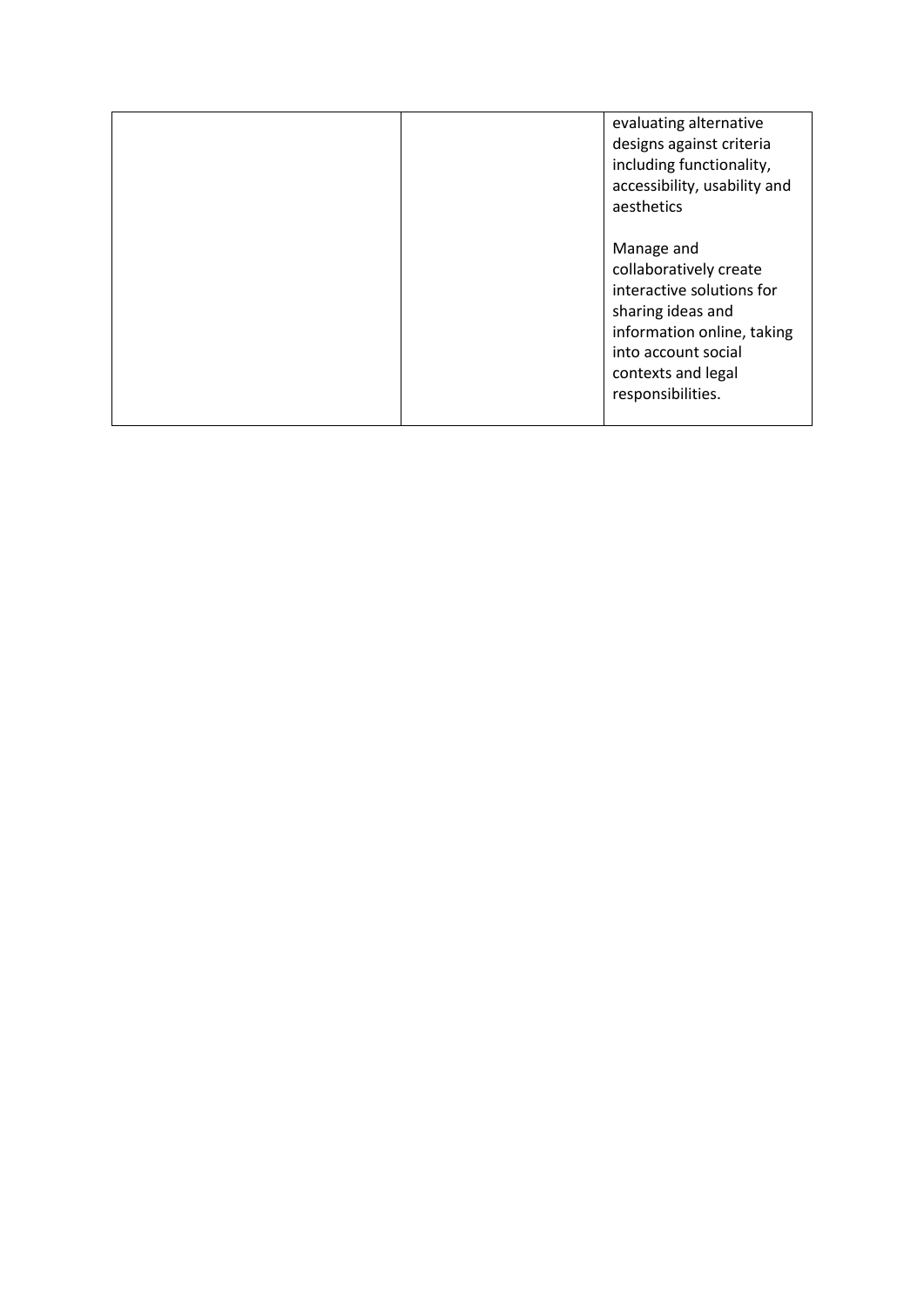### Robotics

| Unit                             | Length  | <b>Content Descriptor(s)</b>                                                                                                                                                                                                                                                                                                                                                                                                   |
|----------------------------------|---------|--------------------------------------------------------------------------------------------------------------------------------------------------------------------------------------------------------------------------------------------------------------------------------------------------------------------------------------------------------------------------------------------------------------------------------|
| Robotics sensing and responding. | 5 Weeks | Investigate the role of<br>hardware and software in<br>managing, controlling and<br>securing the movement of<br>and access to data in<br>networked digital systems.                                                                                                                                                                                                                                                            |
| Robotics in the real world.      | 5 Weeks | Evaluate critically how well<br>student-developed<br>solutions and existing<br>information systems and<br>policies take account of<br>future risks and<br>sustainability and provide<br>opportunities for<br>innovation.<br>Define and decompose<br>real-world problems<br>precisely, taking into<br>account functional and<br>non-functional<br>requirements and including<br>interviewing stakeholders<br>to identify needs. |
| Artificial Intelligence.         | 5 Weeks | Design algorithms<br>represented<br>diagrammatically and in<br>structured English and<br>validate algorithms and<br>programs through tracing<br>and test cases.                                                                                                                                                                                                                                                                |